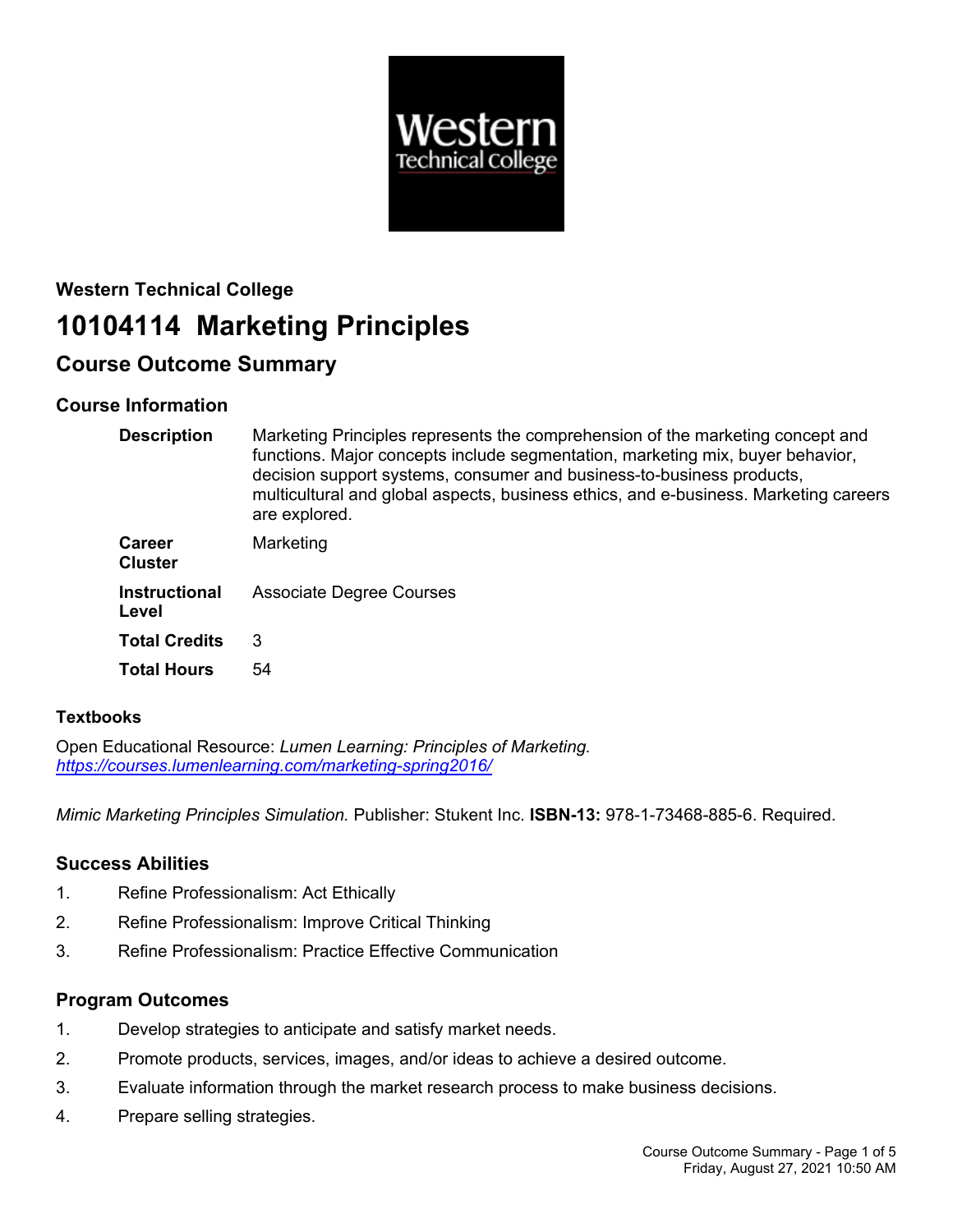# **Course Competencies**

# **1. Examine marketing in profit and non-profit businesses.**

## **Assessment Strategies**

1.1. Written Product

### **Criteria**

*You will know you are successful when:*

- 1.1. You define marketing in your own words.
- 1.2. You explain why marketing is important to a business.
- 1.3. You explain one potential ethical implication of marketing for a for-profit business.<br>1.4. You explain one potential unethical implication of marketing for a for-profit busines
- 1.4. You explain one potential unethical implication of marketing for a for-profit business.<br>1.5. You identify a minimum of one example of sustainability of a for-profit business and i
- You identify a minimum of one example of sustainability of a for-profit business and its effect on marketing.
- 1.6. You identify one product of a for-profit business that is sold internationally.
- 1.7. You explain how products are modified for an international audience.<br>1.8. You explain one potential ethical implication of marketing for a non-pro
- You explain one potential ethical implication of marketing for a non-profit business.
- 1.9. You explain one potential unethical implication of marketing for a non-profit business.
- 1.10. You identify a minimum of one example of sustainability of a non-profit business and its effect on marketing.

### **Learning Objectives**

- 1.a. Define marketing.
- 1.b. Examine the role of marketing in a business.
- 1.c. Explore ethical implications of marketing.
- 1.d. Investigate the effect of a firm's sustainability efforts on marketing.
- 1.e. Explore marketing in a for-profit business.
- 1.f. Explore marketing in a non-profit business.
- 1.g. Explore global marketing.

# **2. Examine digital marketing strategies.**

# **Assessment Strategies**

2.1. Presentation

# **Criteria**

### *You will know you are successful when:*

- 2.1. You describe a new trend in digital marketing.
- 2.2. You identify 1-2 businesses currently using the trend.
- 2.3. You explain if/how a local business could potentially use this trend.

### **Learning Objectives**

- 2.a. Explore new trends in digital marketing social media, apps, mobile marketing.
- 2.b. Examine the importance of using the internet/e-commerce to meet marketing objectives of a business.

### **3. Evaluate the internal and external environment to identify potential marketing strengths, weaknesses, opportunities, and threats.**

### **Assessment Strategies**

3.1. Written Product

**Criteria**

### *You will know you are successful when:*

- 3.1. You identify a minimum of two strengths of a business.
- 3.2. You explain the strengths of a business.
- 3.3. You identify a minimum of two weaknesses of a business.
- 3.4. You explain the weaknesses of a business.
- 3.5. You identify a minimum of two opportunities for a business.
- 3.6. You explain the opportunities for a business.
- 3.7. You identify a minimum of two threats of a business.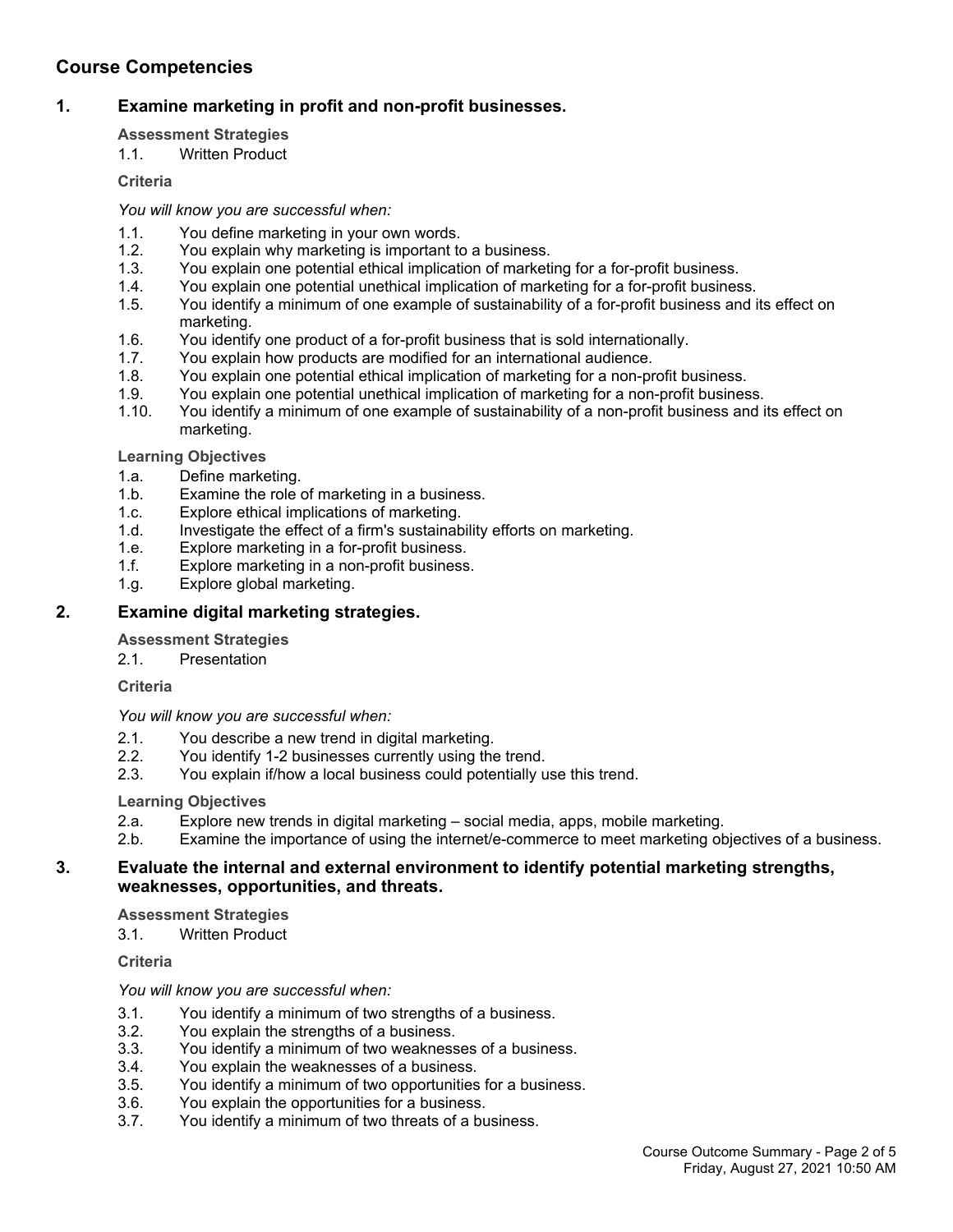3.8. You explain the threats of a business.

#### **Learning Objectives**

- 3.a. Describe components of a SWOT (strengths, weaknesses, opportunities, and threats) analysis.
- 3.b. Use a SWOT analysis to examine a business environment.
- 3.c. Determine business objectives and/or strategies based on SWOT analysis results.

## **4. Examine market segmentation to determine the target market and develop positioning.**

## **Assessment Strategies**

4.1. Scenario Response

## **Criteria**

*You will know you are successful when:*

- 4.1. You group potential buyer's by similar needs.
- 4.2. You explain psychographics to fit potential buyer needs.
- 4.3. You explain geographics to fit potential buyer needs.
- 4.4. You explain demographics to fit potential buyer needs.
- 4.5. You explain ethnicity/culture to fit potential buyer needs.
- 4.6. You explain usage rate to fit potential buyer needs.<br>4.7. You explain benefit to fit potential buyer needs.
- You explain benefit to fit potential buyer needs.
- 4.8. You explain if there are enough potential buyer's to support the product.
- 4.9. You determine access to potential buyer's.
- 4.10. You determine sustainability of potential buyer's.

## **Learning Objectives**

- 4.a. Explore business to consumer market segmentation bases: psychographics, geographic, demographic, ethnicity/culture, usage rate, and benefit.
- 4.b. Explore business to business market segmentation bases: company characteristics and buying processes.
- 4.c. Explore steps to segment potential buyers.
- 4.d. Use market segmentation information to group potential buyers.
- 4.e. Investigate factors to determine target market success.
- 4.f. Investigate potential buyers.
- 4.g. Explore positioning bases.

# **5. Investigate market research.**

### **Assessment Strategies**

5.1. Written Product

### **Criteria**

### *You will know you are successful when:*

- 5.1. You identify preferred target markets from market research.
- 5.2. You determine the average price the target market would like to spend. (price)
- 5.3. You describe features that could be added to the product to attract the target market. (product)
- 5.4. You explain the best place to sell. (place)
- 5.5. You describe ways to promote the product to the target market by identifying the media and the message. (promotion)
- 5.6. You analyze data to differentiate from competitors.

# **Learning Objectives**

- 5.a. Examine the impact of marketing research on business decisions.
- 5.b. Explore the difference between primary and secondary data.
- 5.c. Investigate ways to collect data.
- 5.d. Investigate ways to use data to gain a competitive advantage.

# **6. Examine products and services.**

# **Assessment Strategies**

6.1. Written Product

**Criteria**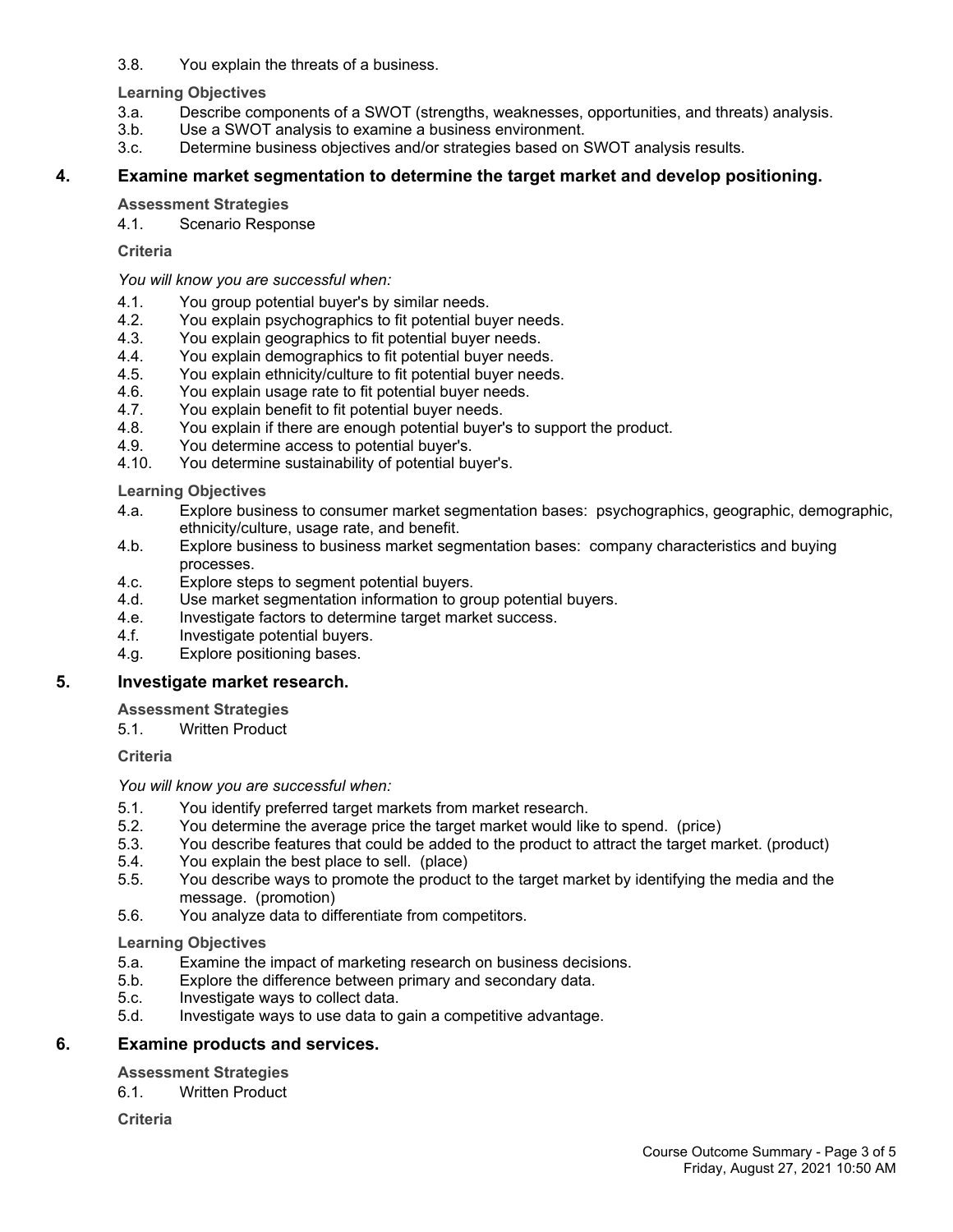*You will know you are successful when:*

- 6.1. You identify the product lines of a product/service.
- 6.2. You outline the product items found within the product lines of a product/service.
- 6.3. You identify one product item in the introductory stage of the product life cycle.
- 6.4. You identify one product item in the growth stage of the product life cycle.
- 6.5. You identify one product item in the maturity stage of the product life cycle.
- 6.6. You identify one product item in the decline stage of the product life cycle.
- 6.7. You discuss one adjustment that could be made to a product that is in the maturity and/or decline stage of the product life cycle to refresh sales.
- 6.8. You outline service characteristics of one service.

**Learning Objectives**

- 6.a. Explore products and services characteristics.
- 6.b. Examine components of product mix. (product items, product features/benefits, and product lines)
- 6.c. Explore steps to a product life cycle.

#### **7. Examine pricing strategies to maximize sales and profitability.**

#### **Assessment Strategies**

7.1. Scenario Response

**Criteria**

*You will know you are successful when:*

- 7.1. You identify which pricing strategy is demonstrated.
- 7.2. You explain the characteristics of the pricing strategy.
- 7.3. You explain how the pricing strategy reflects business objectives.

#### **Learning Objectives**

- 7.a. Investigate various pricing strategies based on business objectives.
- 7.b. Determine price of product based on pricing strategy, plus desired profit.

#### **8. Outline distribution channels for products and services.**

#### **Assessment Strategies**

8.1. Scenario Response

**Criteria**

*You will know you are successful when:*

- 8.1. You describe the current distribution channel(s) for the product.
- 8.2. You identify pros and cons of the distribution channel(s).
- 8.3. You explain the importance of multiple distribution channels.

**Learning Objectives**

- 8.a. Investigate pros and cons of various distribution channels.
- 8.b. Examine various channel intermediaries and functions.

### **9. Outline the role and importance of retail in the distribution channel.**

**Assessment Strategies**

9.1. Presentation

**Criteria**

*You will know you are successful when:*

- 9.1. You determine the type of retail operation.
- 9.2. You investigate characteristics (place and presentation) of retail stores --- location, exterior atmosphere, and interior atmosphere.
- 9.3. You explain the product offering and assortment.
- 9.4. You outline the range of prices for the product offering.
- 9.5. You describe visual promotional materials of the product offering.

#### **Learning Objectives**

9.a. Examine the retail mix.